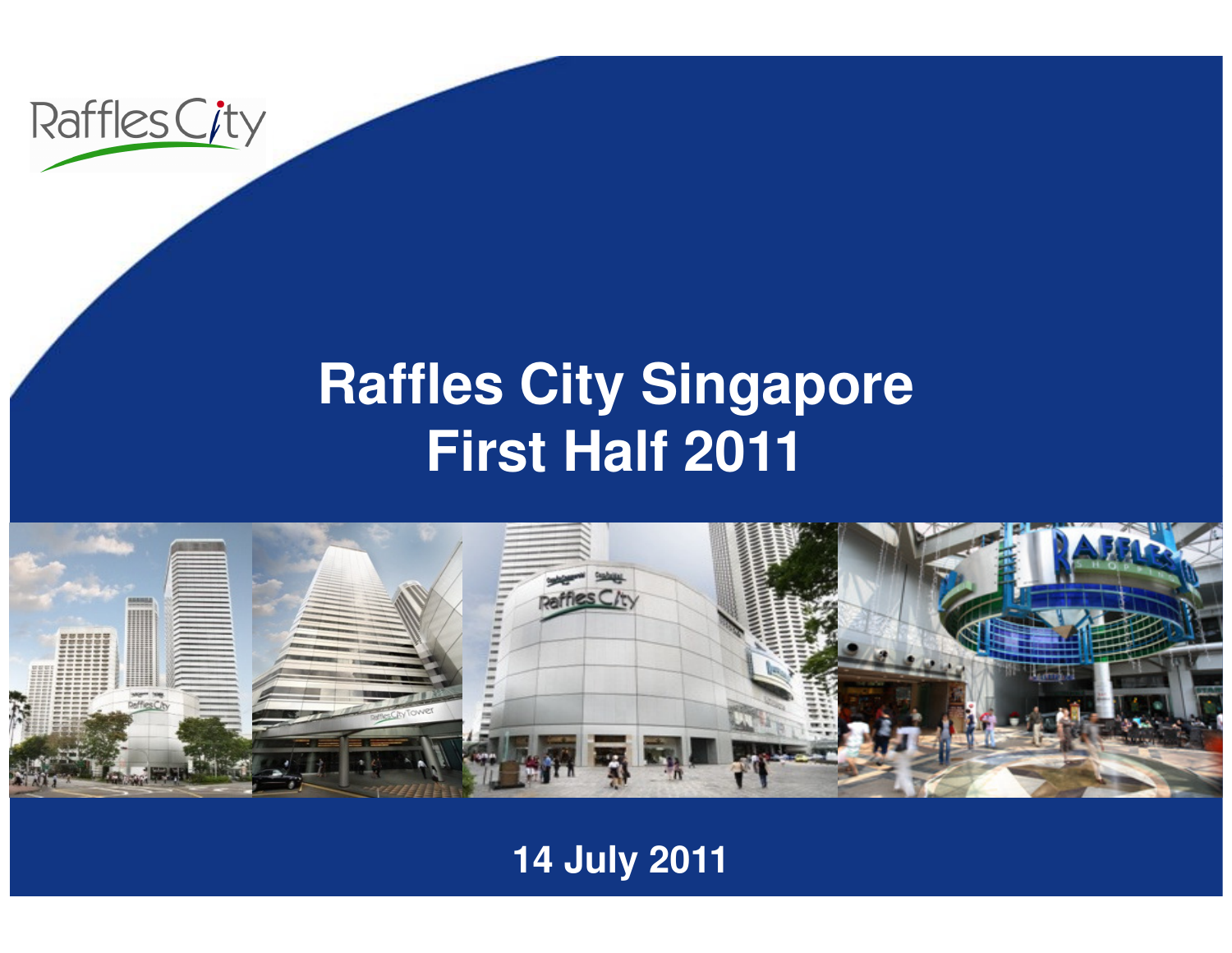## **Important Notice**

**Raffles City Singapore is jointly owned by CapitaCommercial Trust (CCT) and CapitaMall Trust (CMT) and jointly managed by CapitaCommercial Trust Management Limited (CCTML) and CapitaMall Trust Management Limited (CMTML). CCT has 60% interest and CMT has 40% interest in RCS Trust.** 

#### **This presentation shall be read in conjunction with the respective 2011 First Half Unaudited FinancialStatement Announcements released for CCT and CMT.**

This presentation may contain forward-looking statements. These forward-looking statements involve known and unknown risks, uncertainties and other factors that may cause the actual results, performance or achievements to be materially different from any future results, performance or achievements expressed or implied by the forward-looking statements. Forward-looking statements involve inherent risks and uncertainties. <sup>A</sup> number of factors could cause the actual results or outcomes to differ materially from those expressed in any forwardlooking statement. Representative examples of these factors include (without limitation) general industry and economic conditions, interest rate trends, cost of capital and capital availability, competition from other developments or companies, shifts in expected levels of occupancy rate, property rental income, charge out collections, changes in operating expenses (including employee wages, benefits and training costs), governmental and public policy changes and the continued availability of financing in the amounts and the termsnecessary to support future business.

You are cautioned not to place undue reliance on these forward-looking statements, which are based on thecurrent view of the CCTML and CMTML on future events.



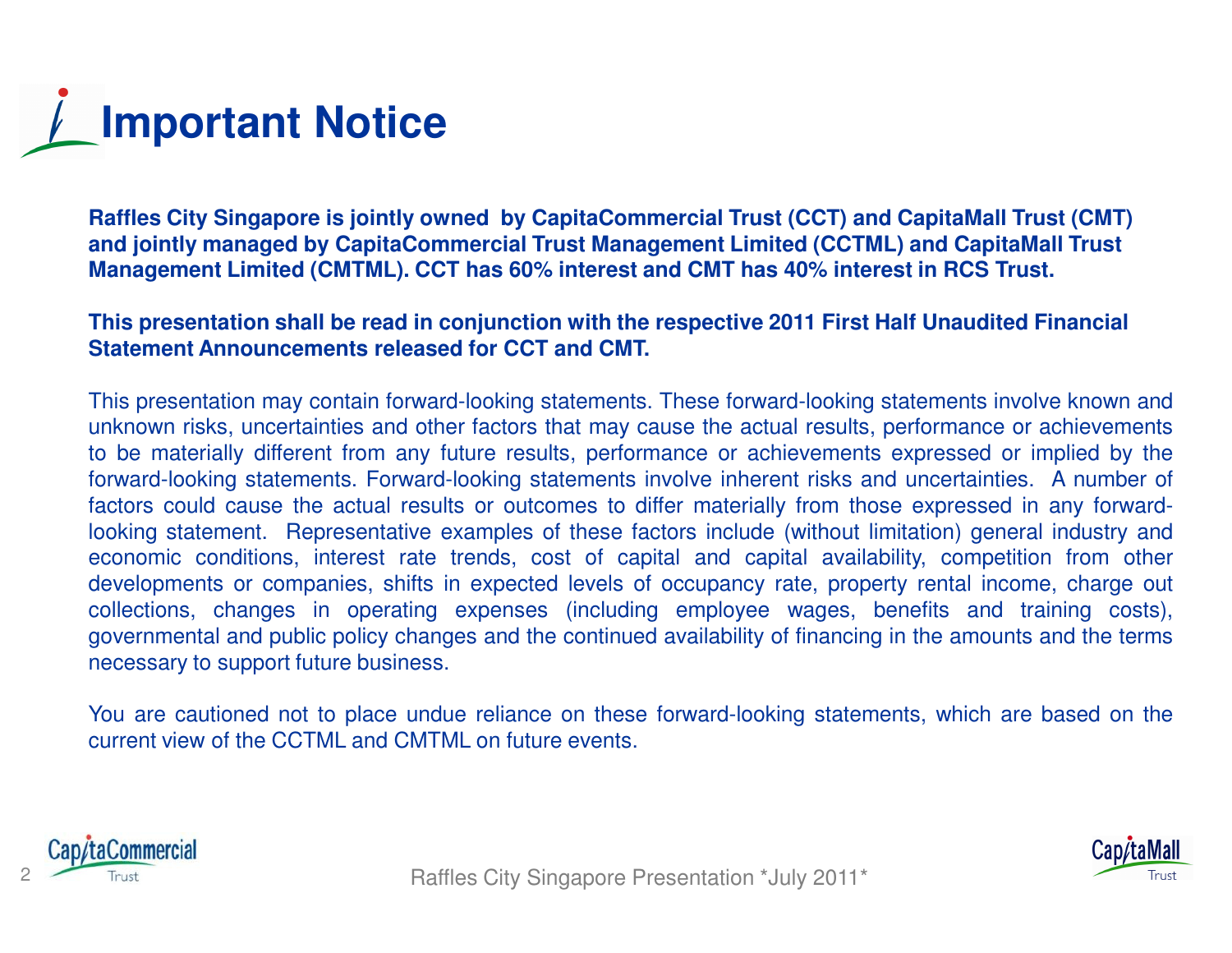#### **Performance of RCS Trust – 1H 2011**

|                      | <b>CCT's 60% Interest</b>      |                               |                 | <b>RCS Trust</b><br>100% |                         |
|----------------------|--------------------------------|-------------------------------|-----------------|--------------------------|-------------------------|
|                      | <b>1H 11</b><br><b>S\$'000</b> | <b>1H10</b><br><b>S\$'000</b> | <b>S\$'000</b>  | <b>Variance</b><br>$\%$  | 1H 11<br><b>S\$'000</b> |
| <b>Gross Revenue</b> | 64,415                         | 60,491                        | 3,924           | 6.5                      | 107,359                 |
| - Office             | 10,520                         | 11,713                        | $(1,193)^{(1)}$ | (10.2)                   | 17,534                  |
| - Retail             | 27,897                         | 24,755                        | 3,142           | 12.7                     | 46,495                  |
| - Hotel              | 23,872                         | 21,812                        | 2,060           | 9.4                      | 39,787                  |
| - Others             | 2,126                          | 2,211                         | $(85)^{(2)}$    | (3.8)                    | 3,543                   |

| Net Property Income   47,281 | $ $ 43,683 $ $ 3,598 | 8.2 | 78,802 |
|------------------------------|----------------------|-----|--------|

(1) The decline in office revenue was due to lower renewed or signed rents as compared to expiring rents

(2) The decline in other revenue was due to lower tenants' recovery in 1H 2011



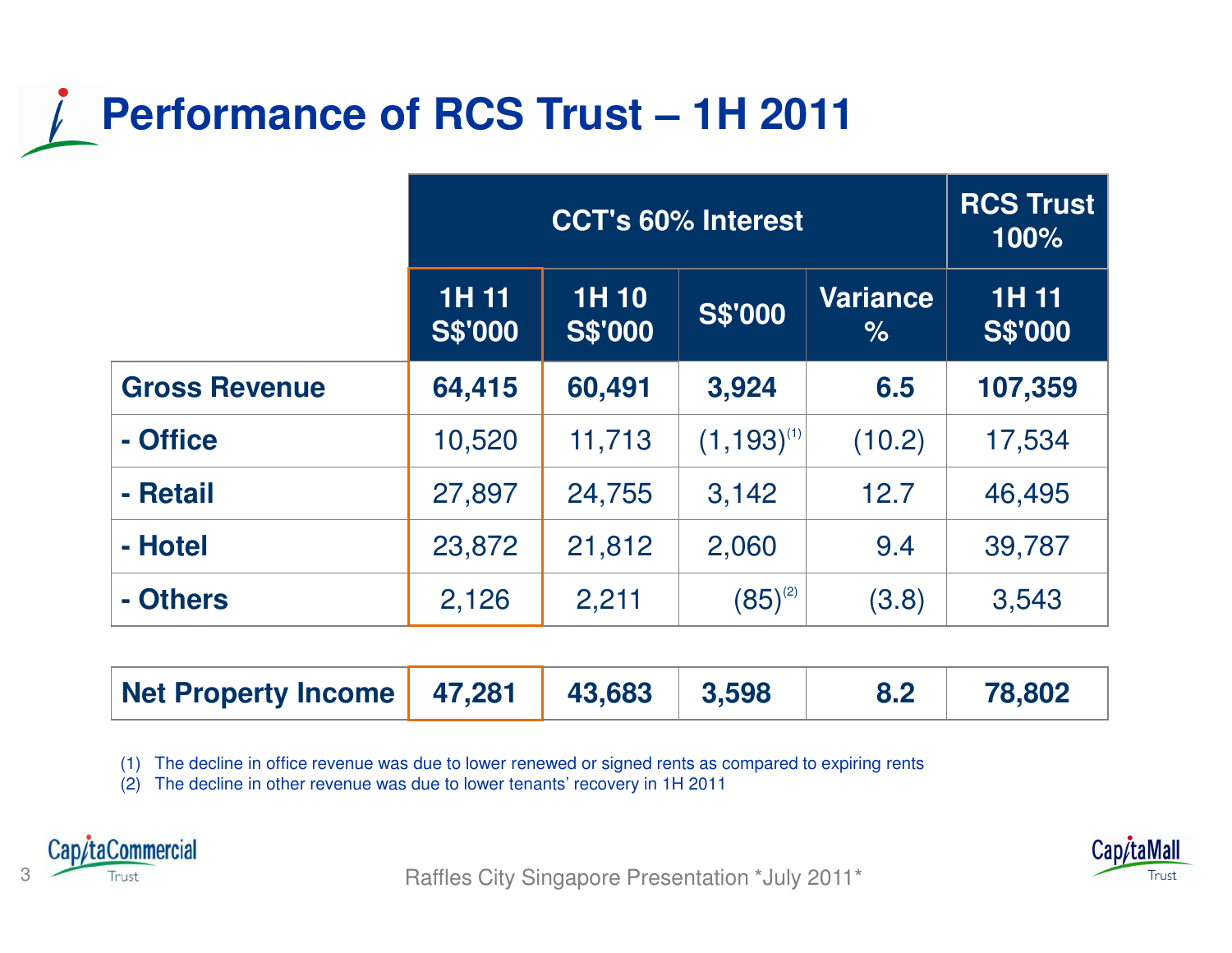### **RCS Trust – Financial Ratios**

|                         | As at 30 June 2011 |
|-------------------------|--------------------|
| Net Debt / Total Assets | 34.3%              |

|                                                   | <b>2Q 2011</b> |
|---------------------------------------------------|----------------|
| Net Operating Profit / Secured Notes Debt Service | 3.5x           |
| Net Operating Profit / Total Debt Service         | 3.4x           |





A Trust Trust **Raffles City Singapore Presentation \*July 2011\***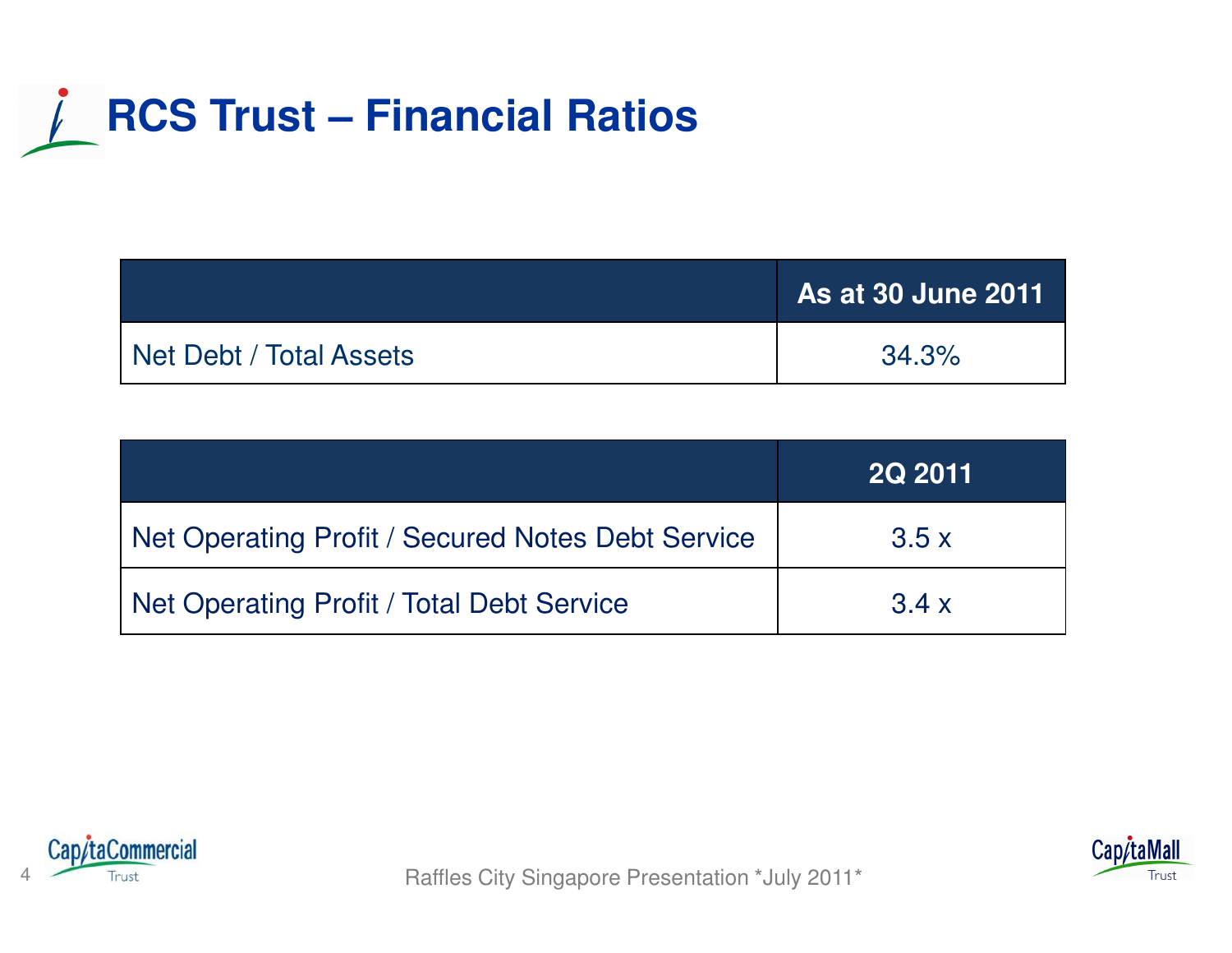#### **Raffles City Singapore – Summary**

| Key Details (As at 30 June 2011) |                                                                                                                                       |  |  |
|----------------------------------|---------------------------------------------------------------------------------------------------------------------------------------|--|--|
| <b>Gross Floor Area</b>          | 320,490 sq m (or 3,449,727 sq ft)                                                                                                     |  |  |
| Net Lettable Area                | Office: 35,333 sq m (or 380,320 sq ft)<br>Retail: 39,094 sq m (or 420,810 sq ft)<br>Total: 74,427 sq m (or 801,130 sq ft)             |  |  |
| <b>Number of Tenants</b>         | Office: 53<br>Retail: 218<br><b>Hotels &amp; Convention Centre: 1</b><br><b>Total: 272</b>                                            |  |  |
| <b>Number of Hotel Rooms</b>     | 2,030                                                                                                                                 |  |  |
| <b>Carpark Lots</b>              | 1,043                                                                                                                                 |  |  |
| <b>Title</b>                     | Leasehold tenure of 99 years expiring 15 July 2078                                                                                    |  |  |
| Valuation (as at 30 June 2011)   | S\$2,734.0 million by CB Richard Ellis (Pte) Ltd and Jones Lang LaSalle Hotels <sup>(1)</sup>                                         |  |  |
| <b>Committed Occupancy</b>       | 97.7%<br>Office:<br>Retail: 100.0%<br>98.9%<br>Total:                                                                                 |  |  |
|                                  | Green Mark (Gold) Award 2010 by Building and Construction Authority                                                                   |  |  |
| <b>Awards</b>                    | National Safety & Security Award 2010 - Marina SSWG (Safety & Security Watch<br>Group) by Singapore Police Force- Individual Category |  |  |

(1) CB Richard Ellis (Pte) Ltd was engaged to conduct the valuation of the retail and office components and Jones Lang LaSalle Hotels was engaged to conduct the valuation of the hotel component



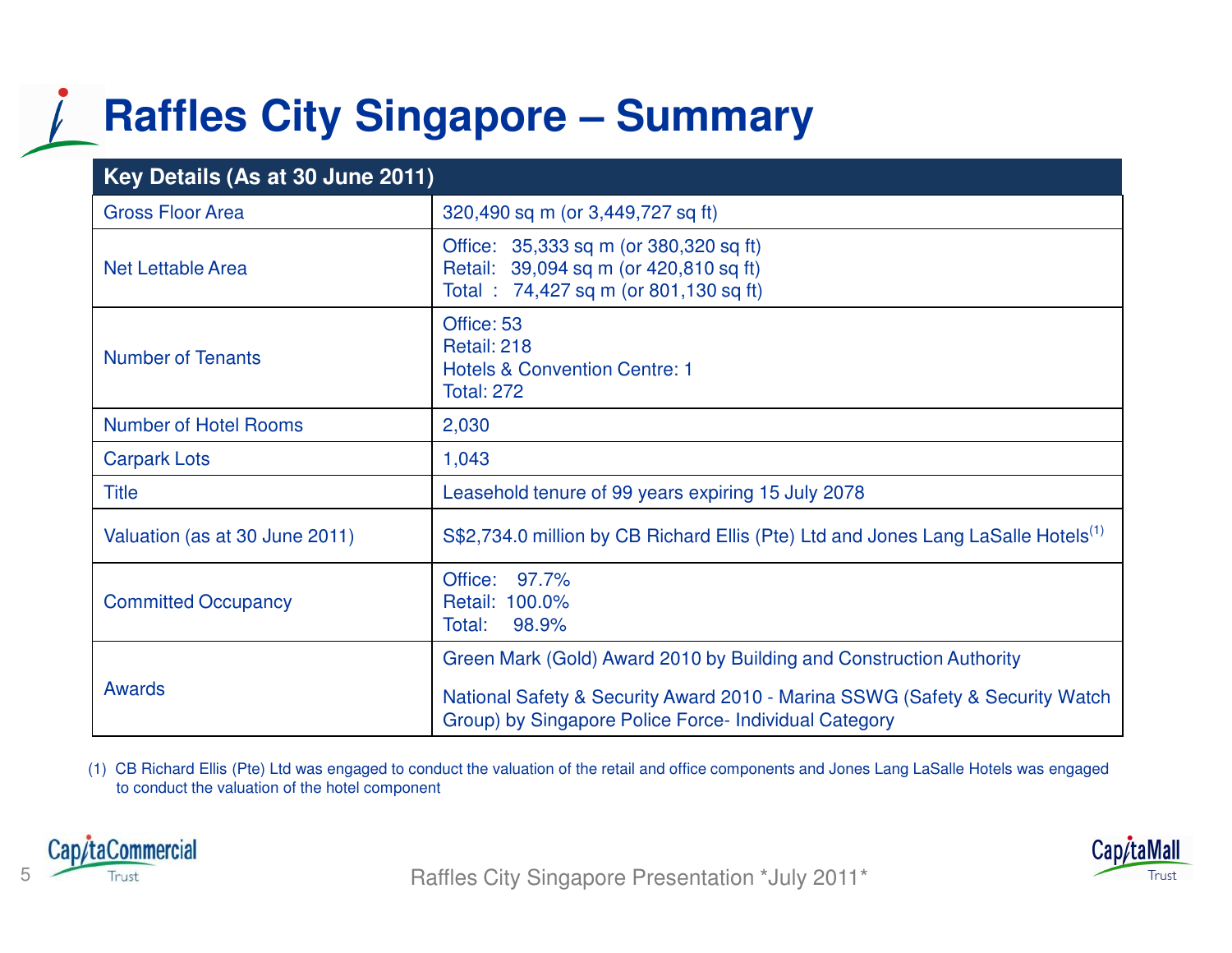### **Lease Expiry Profile – Raffles City Tower (Office)**

#### **Leases up for Renewal as a % of Gross Rental Income as at 30 June 2011**



| <b>Weighted Average Expiry by Gross Rental Income</b> | 2.02 Years |
|-------------------------------------------------------|------------|
|-------------------------------------------------------|------------|



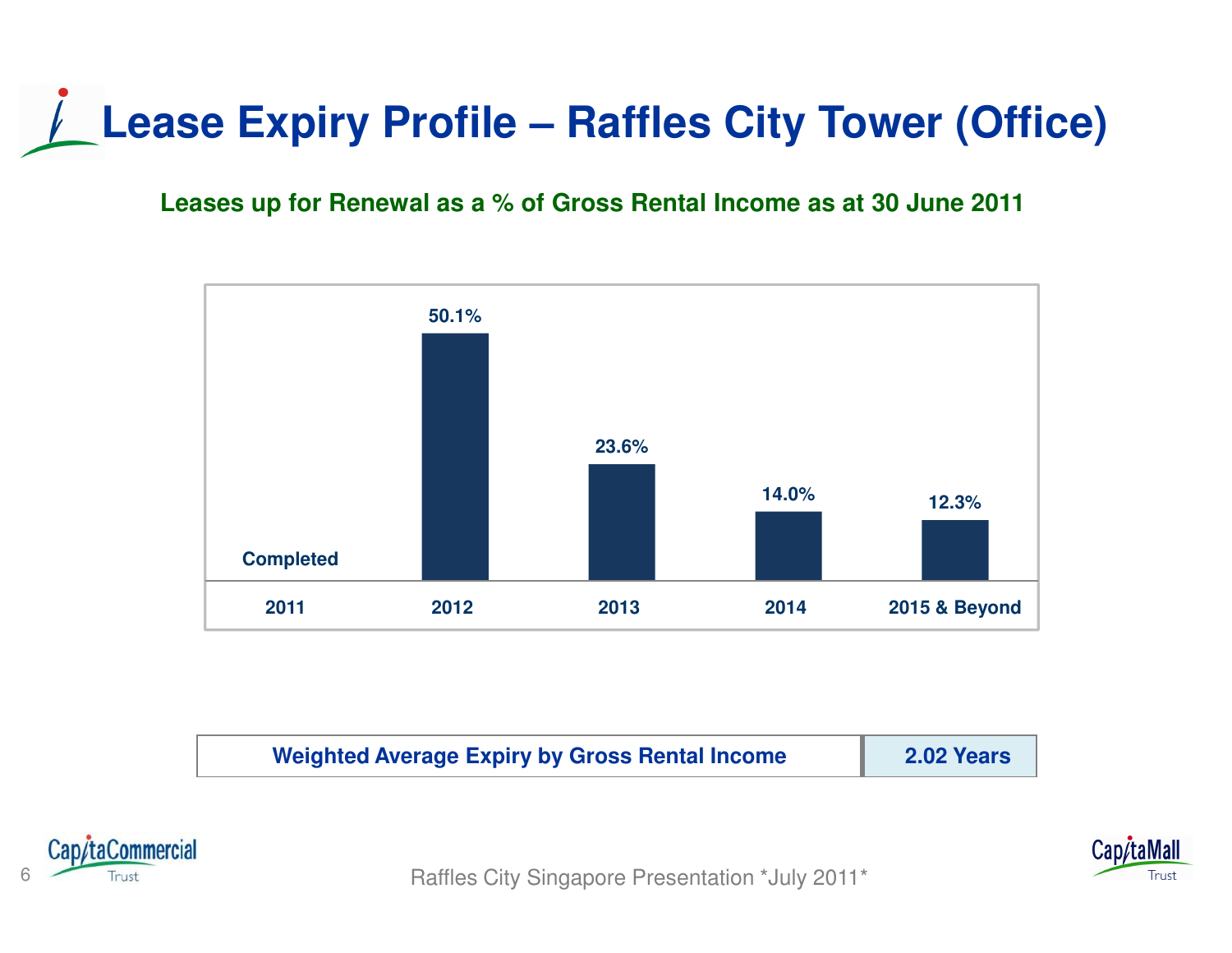### **Lease Expiry Profile – Raffles City Shopping Centre**

#### **Leases up for Renewal as a % of Gross Rental Income as at 30 June 2011**



| <b>Weighted Average Expiry by Gross Rental Income</b> | 2.03 Years |
|-------------------------------------------------------|------------|
|-------------------------------------------------------|------------|



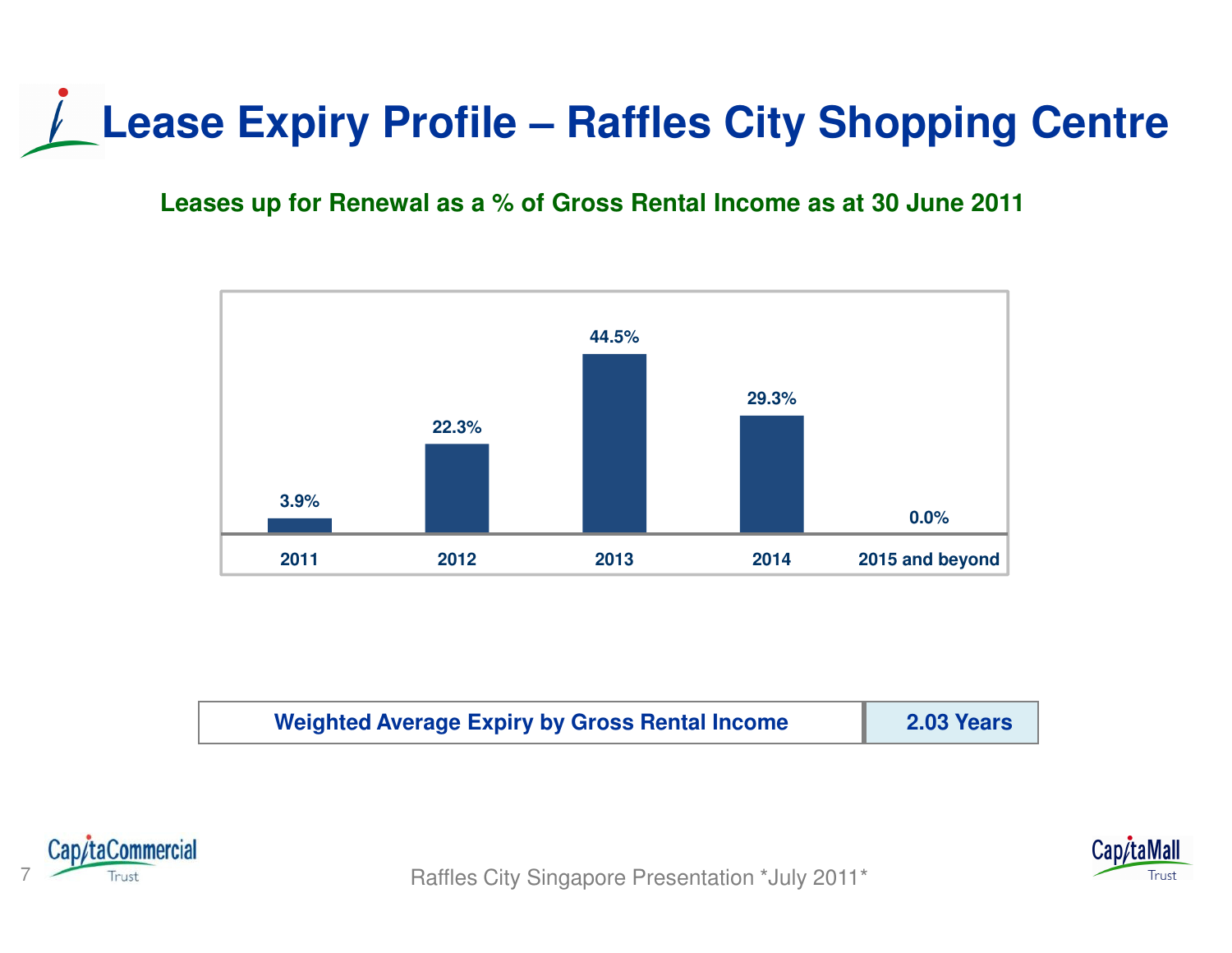## **Top 10 Tenants(1) – Raffles City Tower (Office)**

| <b>Tenant</b>                                 | % of Gross Rental<br><b>Income</b> |
|-----------------------------------------------|------------------------------------|
| <b>Economic Development Board</b>             | 27.1%                              |
| <b>Accenture Pte Ltd</b>                      | 12.3%                              |
| <b>Philip Securities Pte Ltd</b>              | 11.4%                              |
| <b>Total Trading Asia Pte. Ltd.</b>           | 3.3%                               |
| AAPC Hotels Management Pte. Ltd.              | 3.2%                               |
| <b>Raffles International Limited</b>          | 3.2%                               |
| Delegation of the European Union to Singapore | 2.7%                               |
| Petrol-Diamond Singapore (Pte) Ltd            | 2.4%                               |
| Noonday Asset Management Asia Pte. Ltd.       | 2.3%                               |
| <b>OSIsoft Asia Pte Ltd</b>                   | 2.3%                               |
| <b>Top 10 Tenants</b>                         | 70.2%                              |
| <b>Other Tenants</b>                          | 29.8%                              |
| <b>TOTAL</b>                                  | 100.0%                             |

(1) Based on committed gross rental income as at 30 June 2011



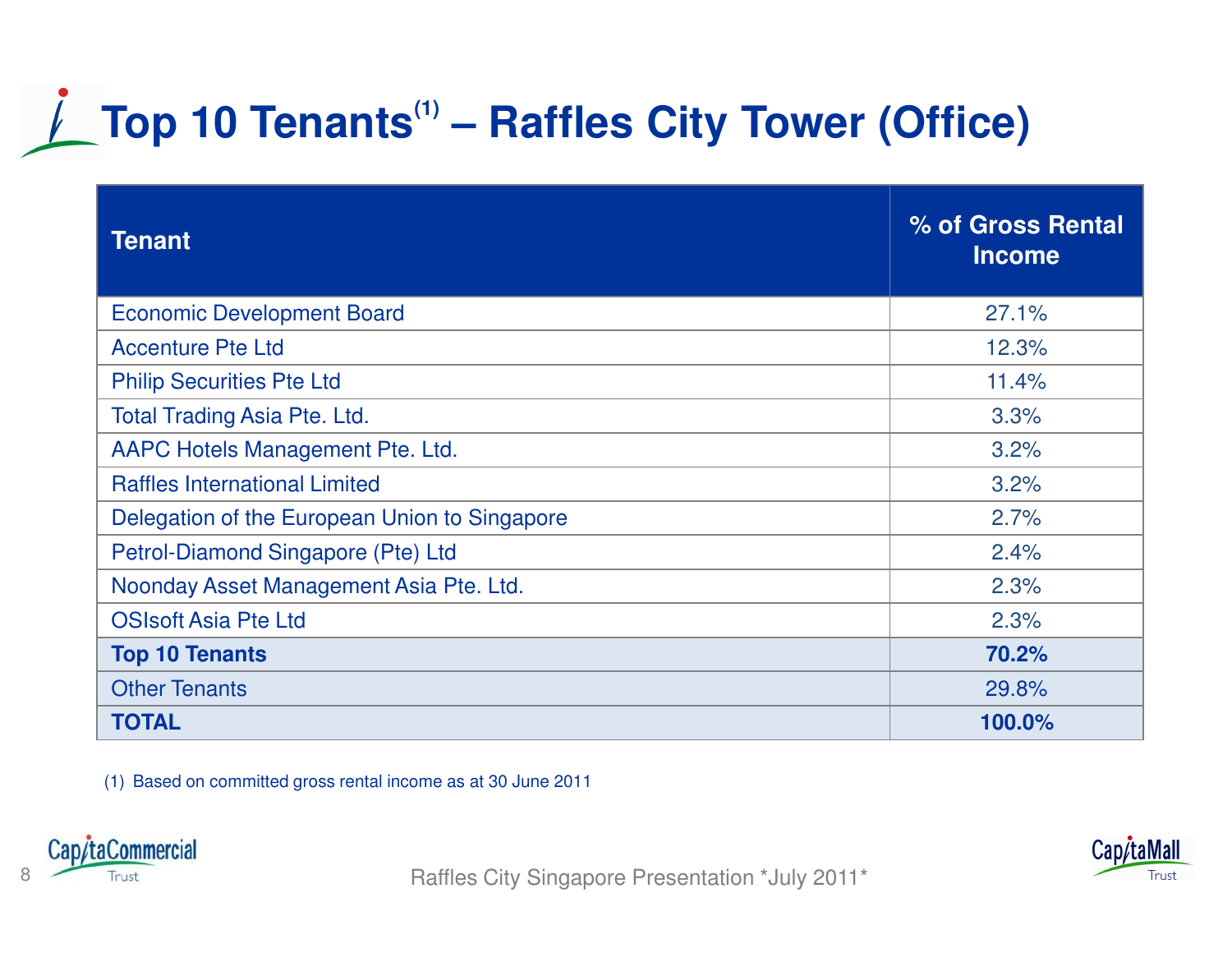### **Top 10 Tenants(1) – Raffles City Shopping Centre**

| <b>Tenant</b>                           | % of Gross Rental<br><b>Income</b> |
|-----------------------------------------|------------------------------------|
| Robinson & Co (Singapore) Pte Ltd       | 13.7%                              |
| Wing Tai Clothing Pte Ltd               | 4.1%                               |
| <b>TES 07 Pte Ltd</b>                   | 3.3%                               |
| <b>Jay Gee Enterprises Pte Ltd</b>      | 3.1%                               |
| Cold Storage Singapore (1983) Pte Ltd   | 2.6%                               |
| <b>Esprit Retail Pte Ltd</b>            | 2.4%                               |
| <b>Food Junction Management Pte Ltd</b> | 2.4%                               |
| <b>Cortina Watch Pte Ltd</b>            | 2.1%                               |
| <b>DBS Bank Ltd.</b>                    | 1.8%                               |
| Hinckley Singapore Trading Pte. Ltd.    | 1.7%                               |
| <b>Top 10 Tenants</b>                   | 37.2%                              |
| <b>Other Tenants</b>                    | 62.8%                              |
| <b>TOTAL</b>                            | 100.0%                             |

(1) Based on committed gross rental income as at 30 June 2011





affles City Singapore Presentation \*July 2011\* Presentation \*July 2011\*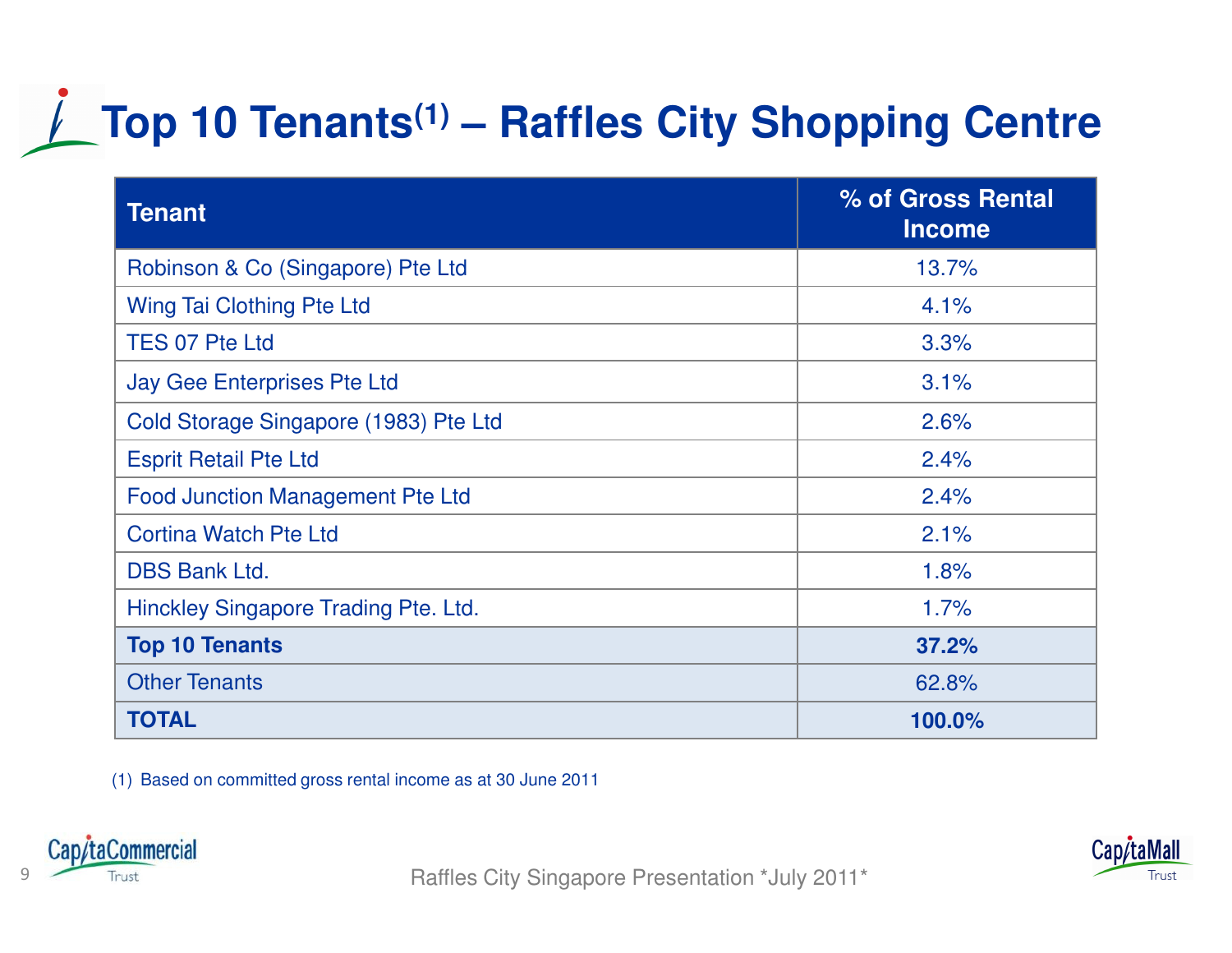## **Trade Mix – Raffles City Tower (Office)**

#### **Tenant Business Sector Analysis by Gross Rental Income as at 30 June 2011**







Trust Trust Trust **Raffles City Singapore Presentation \*July 2011\***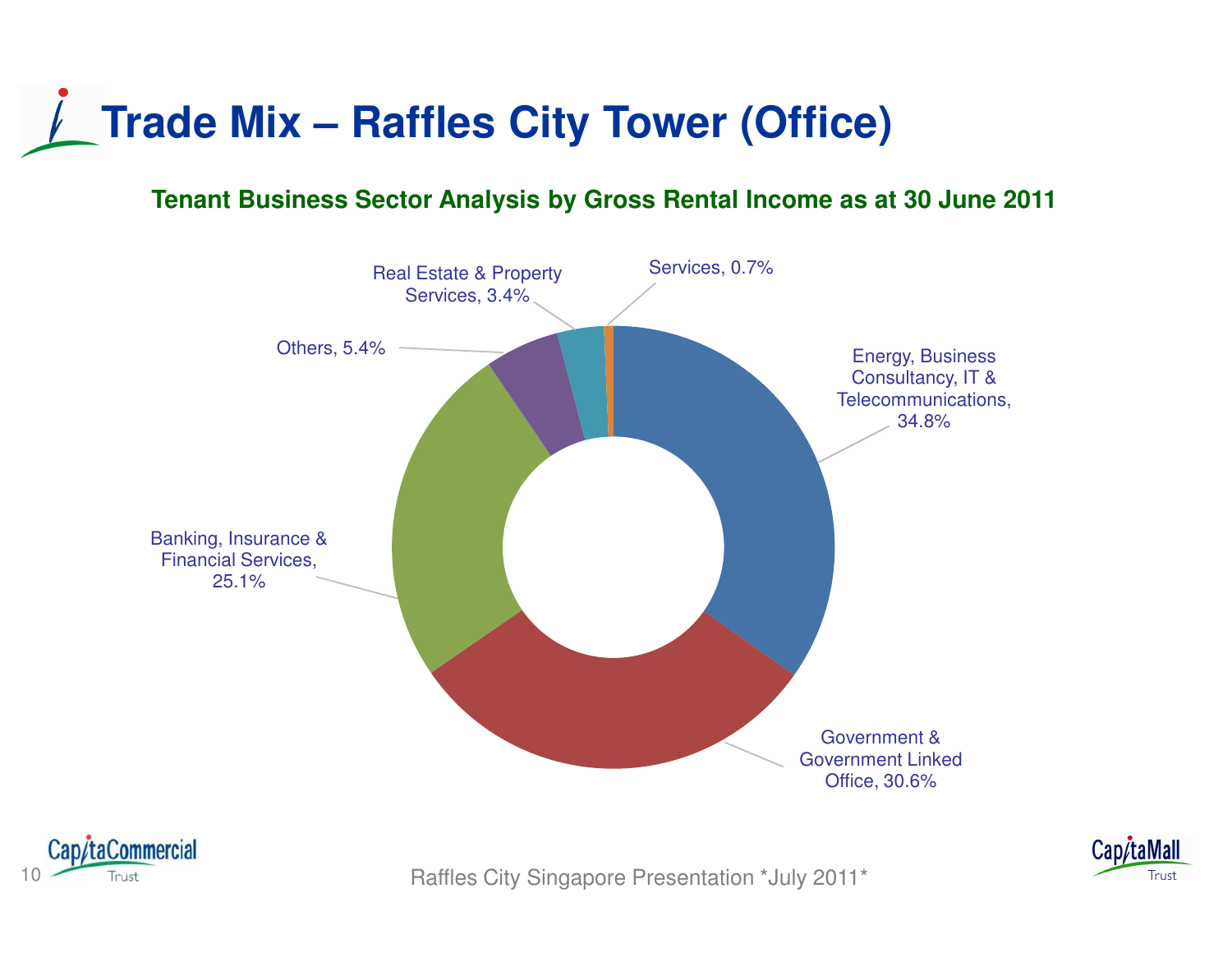### **Trade Mix – Raffles City Shopping Centre**

**Tenant Business Sector Analysis by Gross Rental Income as at 30 June 2011**



(1) Others include Books & Stationery, Electrical & Electronics, Houseware & Furnishings, Art Gallery, Music & Video, Toys & Hobbies and Information Technology



Cap/taMall **Trust**